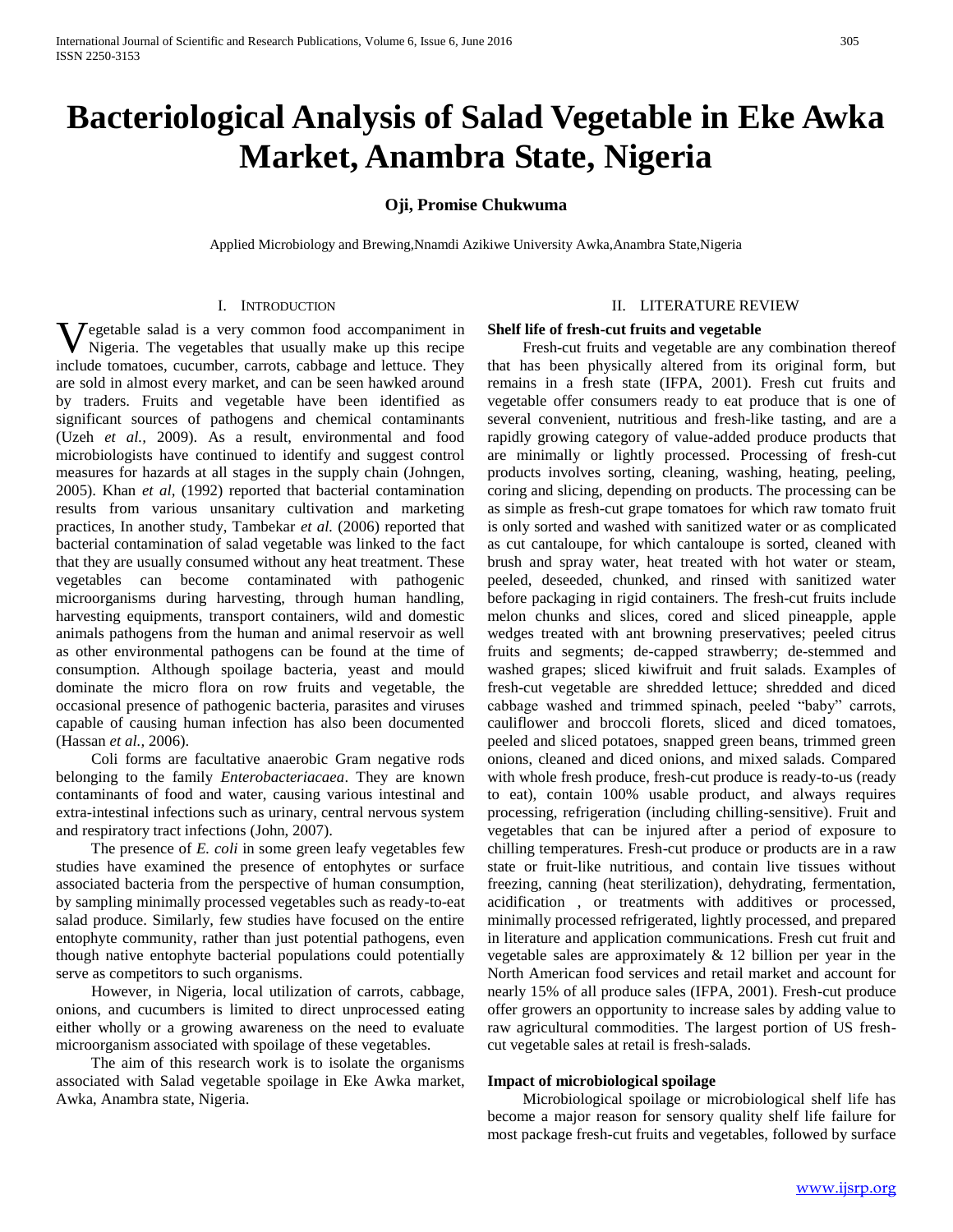discoloration (e.g., pinking of cut lettuce, browning of cut potato, graying or browning with processed pineapple and gray discoloration with cabbage), water soaked appearance or translucency (e.g., cut water melon, papaya, honey dew and tomatoes), moisture loss (e.g., "baby" carrot and celery sticks), off-aroma (e.g., diced cabbage), flavor changes(e.g., cut kiwi fruits). Microbial spoilage including off-flavor (e.g., fermented aroma with cut lettuce, sour taste with cantaloupe and bell paper) formation, slimy surface (e.g., "baby" carrots), wetness and soft rot and visual microbial growth/colonies has been used as a main or exclusive objective criterion to determine shelf life of freshcut products (Sapers *et al.,* 2001).Bracket (1994) concluded that microbial decay can be a major source of spoilage of fresh-cut produce. O'Connor Shaw *et al.,* (1996) reported that microbial spoilage is a limiting factor for shelf life of fruit pieces stored under controlled temperature or atmospheric conditions. Shelf life, including microbial spoilage, results in 30-50% shrinkage of fresh-cut fruit (Warren, 2005) microbial spoilage has used by quality failure for more than 50% of fresh–cut vegetable produce commodities and almost have been treated with preservative (such as anti browning reagent) or packaged properly using MAP technologies. Under equilibrium modified atmosphere (MA) conditions, mixed fresh-cut bell pepper (including green, yellow, and red bell pepper) was unacceptable by day 6 of storage at  $7^{\circ}$ C due to acidic flavor, water loss and texture change (Jacxsens *et al.,* 2003). Processed lollo Rosso lettuce had a shelf life of shorter than 7 days at  $5^{\circ}$ C due to high microbial counts and offodor formation under MAP.

# **Sources of Microbial Contamination**

 Microbial contamination sources of fresh-cut fruits and vegetables include raw materials and contact with processing equipment. The microorganisms that exist on the surfaces of raw, whole produce appear to be the major source of microbial contamination and consequent spoilage of fresh-cut fruit and vegetables Sapers' *et al.,* (2001) reported that, compared with the good surface sanitization practices, no decontamination treatment or an ineffective antimicrobial treatment on whole cantaloupe resulted in premature microbiological spoilage of fresh-cut cantaloupe studies have also revealed over al-year period of sampling that there is a close relationship between the total mesospheric aerobic counts on lettuce raw material and those on finished shredded lettuce product-several out breaks of *Salmonellasis* that were associated with cut cantaloupe and water melon have resulted from *Salmonella* present in the united states on the rind contaminated in the field or packing house (Harris *et al.,* 2003). Inoculation of *Listeria monocytogenes* and *Salmonella* on the surface of entire cantaloupe resulted in the contamination to fresh-cut pieces during cutting (Ukuk and Fett, 2002). These results indicate that bacterial on the surface of whole produce are that same as those on fresh-cut produce and can contaminate finished product through processing. Fresh-cut products can also be contaminated by spoilage microorganisms through contact by people or equipment during processing possibly by air during processing and packaging steps, especially in facilities that have been used for produce processing over an extended period of time. Cantwell and Suslow (2002) found significantly higher bacterial counts during processing on automated cutters and package fillers of a lettuce processing line, indicating that clean product can become relations where vegetables and fruit debris can accumulate, such as cutters and package-filling equipment. Shredding slicing steps in fresh-cut processing resulted in increased microbial population by 1-3 logs on cut cabbage, lettuce and onions (Garg *et al.,* 1990) and at least a 1-log increase for lettuce and chicory salads (Jockel and Otto, 1990).

# **Microbiological spoilage mechanisms in fresh-cut fruit and vegetable**

 Growth of microorganisms subsequently forming visible colonies is a common cause of spoilage of fresh-cut fruit and vegetables. There is in general a linear relationship between the microbial cell numbers and spoilage of cut produce during refrigerated storage (Zhuang *et al.,* 2003). This relationship stronger for fresh-cut melons and fruits compared with fresh-cut vegetables have been established for quality of fresh-cut produce-for example, in France and Germany, Microbiological specifications for mesophilic aerobic bacterial populations or aerobic plate counts (APC) of salad vegetables at production (fresh) are  $5x10^6$  cfu/g, for separating good quality from marginally acceptable quality, and at use by date are  $5x10^7$  cfu/g (Lund, 1993). However, the exceptions to this over all positive linear relationship have been reported in many studies (Zhuang *et al.,* 2003). Sappers *et al.* (2001) did not observe a consistent difference in total APC between unspoiled and spoiled cut cantaloupe during refrigerated storage. However, in the same report, a lower APC was consistently associated with unspoiled products. These phenomenon suggest the following.

- 1. Most, if not all, of the analyses that are currently conduction to determine microorganism populations of cut produce during storage are not specific enough to be associated with the shelf life or spoilage.
- 2. Low microbial counts are necessary to avoid or reduce spoilage of cut produce; however, high total microbial populations do not always correlate with spoilage.
- 3. It is not practical to use a microbiological specification based only on nonspecific microbial test results to reject fresh-cut products on a commercial level. APC and yeast, or lactic acid bacterial counts cannot be solely to Judge or predict shelf life or spoilage of lot of production although there is an overall linear relationship between microbial loads a quality of fresh-cut produce.

 Formation of organic acids such as lactic acid and acetic associated with decreased *pH* values and generation of volatile compounds such as ethanol from fermentation of sugar by yeasts are additional mechanism that result in aroma and flavor defects of fresh-cut products stored or packaged under MAP. Bacterial soft rot, which is characterized by water-soaking and formation of a slimy surface on plant tissues, has been identified as the leading cause, of storage disorders in many types of whole produce and is frequently observed in fresh-cut fruits (Ukuk and Fett, 2002) and vegetables during storage. Bacterial soft rot result from degradation of plant cell walls by pectolytic enzymes produced by a variety of microorganisms, including *E. carotovora, P. marginalis, Batrytis, Clostridium, Alternaria, Geotrichum,* and *Fusarium* (Bulgarelli and Brackett, 1991). Many microbes use pectolytic enzymes to overcome plant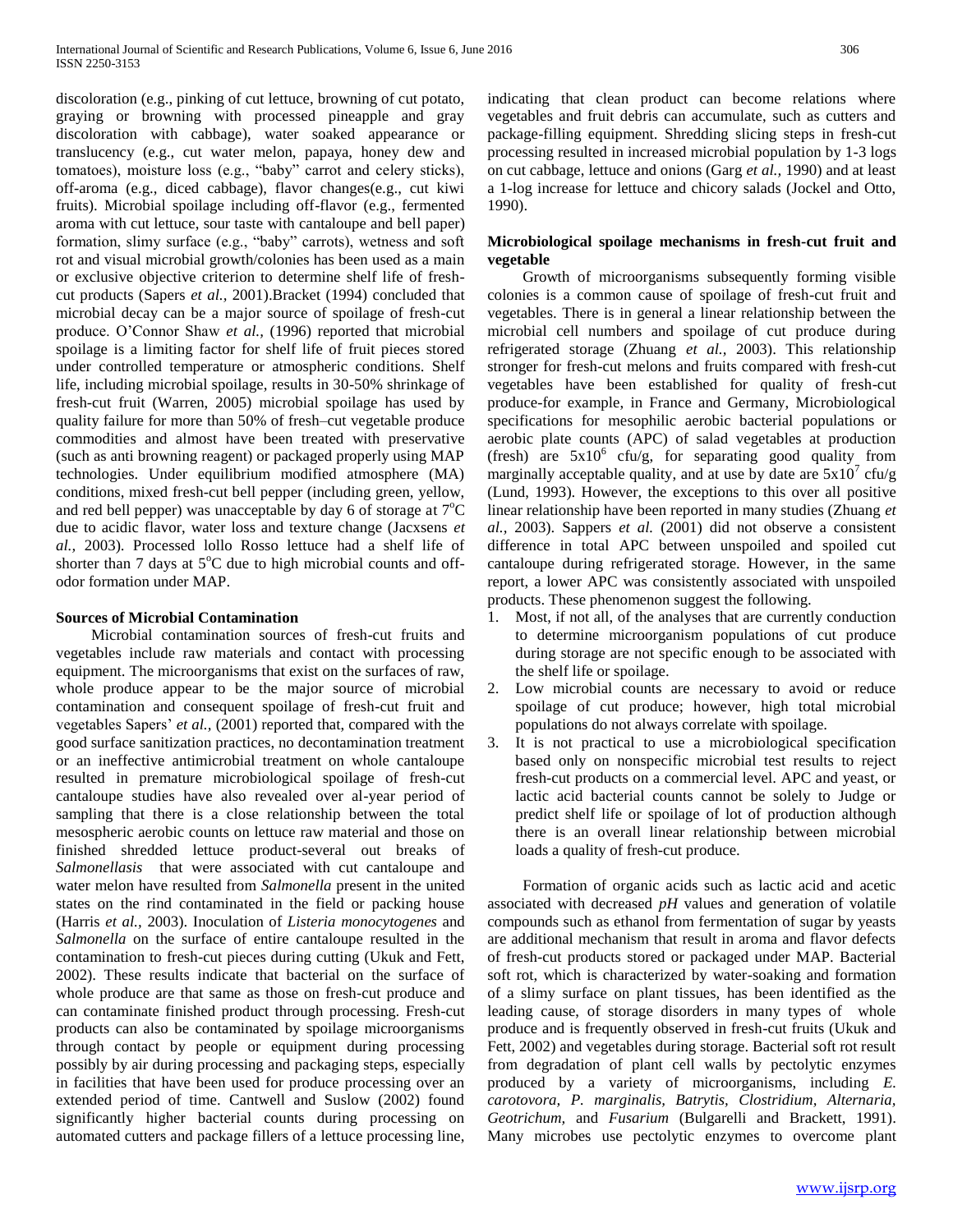defense mechanisms and access plant nutrients. The pectin methyl esterase (PME), and polygalacturonase (PG), pectin lyase (PNL) and pectate lyase (PL), can degrade pectin's in the middle lamella of the cell, thereby resulting in liquefaction of the plant tissue leading to conditions such as soft rots other enzymes such as hemi-cellulose, cellulose, and proteases are also involved in the spoilage process but are usually secondary to decades, molecular genetic research has revealed that multiple isozymic forms of the pectolytic enzymes exist. These are inducible and are not equally involved in the degradation of plant tissues. Their importance in soft-rot formation is dependent on bacterial genus. In summary, microbial spoilage of fresh-cut produce can be coursed by microorganisms or microbial growth processes. There is a strong relationship between microbial populations and shelf life if the cause of quality failure is visible growth of micro flora on the surface. However, there is a relationship between microbial cell numbers and shelf life if the cause of quality failure requires specific metabolic activity, particularly under conditions of temperature abuse.

# **Prevention and control of microbial spoilage**

 Many thermal and non thermal technologies have been developed to control microorganisms on fresh-cut produce. These have been summarized by Farber *et al,.* (2003). Types of thermal processing used to treat fresh-cut produce include hot water, hot steam, and hot sanitizing solution. Thermal processing is a relatively new technology to the fresh-cut produce industry. Laboratory studies with inoculated whole melons revealed that the thermo safe process can effectively reduce microbial cell numbers on the surface of produce by 5 log units. The process time (from seconds to minutes) and temperature (from 60 to  $100^{\circ}$ C) are dependent upon the commodities being treated. There are a number of difficulties associated with the application of thermal processes to fresh-cut fruit and vegetables for example; thermal processed cannot be used for fresh-cut commodities such as deterioration of quality characteristics. Also, can other processed products be called fresh-cut after a thermal process treatment is applied? Another limitation is that thermal processes are generally an inefficient use of energy and create a challenge for cold chain management which is needed by fresh-cut processes for product distribution. Further research and development is needed to validate thermal processes that can achieve a 5-log microbial reduction without affecting the quality of processed produce. Non thermal technologies can be classified as either physical or chemical. Physical technologies include high pressure, irradiation, pulsed electric fields, pulsed white light, ultrasound, and ultrasound radiation. Some of these methods are generally not applicable commercially because they are too expensive (high pressure and pulsed electric fields), do not have consumer acceptance of efficacy (UV and pulsed white light). The mechanisms and application of these methods have been well reviewed by Lund *et al.* (2000) and Ohlsson and Bengtsson (2002).

 Chemical technologies can be divided into gas-phase sanitation and liquid-phase sanitation based on the physical state of the chemical used. Examples of gas-phase sanitation include ozone and chlorine dioxide. One of the difficulties in the application of gas-phase technologies is that a special in-line closed system is needed for the treatment of produce. These

applications could also pose an employee safety issue. The most widely used chemical treatment in the fresh-cut produce industry is chlorinated water.

 In addition to these active control measures, other factors important in the prevention of microbial spoilage include raw material quality, processing technologies good manufacturing practice (GMP), packaging, and temperature management. Highquality raw materials can both reduce the potential for surface contamination and maximize the plant self-defense system. Diseased or damaged products are difficult to prevention and treatment and can contaminate products with low levels of microbes. Zhuang *et al.,* (2003) found that during storage yeast populations were significantly higher on cut honey dew melons having soft tissue than form melons that were firm. It is commonly known that a climacteric fruit, the increase in respiration just prior to full ripening generally coincides with a major reduction in fruit resistance to pathogens. Damaged cells have greater rates of subsequently leading to cellular senescence or death and increased susceptibility to fungal colonization.

# **Methods for Detection and isolation of organisms that causes spoilage on vegetable**

 The methods used to detect and isolate spoilage microorganisms are mainly based on cultural procedures. For example, for fresh-cut fruit O'Connor Shaw *et al.* (1994) extracted microorganisms from the fruits (1:5 dilution) using sterile 0.1% peptone water and 0.5% sodium chloride, macerated this preparation by stomaching for 1 min and using the following methods for enumerating different microorganisms: standard methods agar (SMA) with incubation at  $25^{\circ}$ C for 3days for aerobic plate counts; dichloran rose Bengal chloramphenicol agar with incubation at  $25^{\circ}$ C for 5days for yeasts and molds; Man, Ragusa and Sharpe (MRS) agar with anaerobic incubation at  $30^{\circ}$ C for 6days for lactic acid bacteria. Ukuku and Fett (2002) enumerated microbes on cut melon (20g), using plate count agar (PCA) and incubation at  $30^{\circ}$ C for 3days for mesophilic aerobic bacteria; PCA+ crystal violet at  $30^{\circ}$ C for 3 days for Gramnegative bacteria; *Pseudomonas* isolation agar and incubated at 27°C for 3days for *Pseudomonads*; MRS agar with 0.08% sorbic acid and incubation at  $30^{\circ}$ C for 3days for lactic acid bacteria and (Zapek malt agar (CMA) for yeast and molds Allende *et al.,*  (2002) enumerated microbes on mixed vegetable salads (30g) by plating homogenates in peptone saline on: PCA and incubating at  $22^{\circ}$ C for 3days for total psychotropic bacteria; MRS agar and incubating at  $30^{\circ}$ C for 3days for lactic acid bacteria; yeast glucose *chloramphenicol* agar and incubating at 30<sup>o</sup>C for 3days for yeasts; violet red bile glucose agar and incubating at  $37^{\circ}$ C for 2days for *Enterobactriaceae.* In the fresh-cut produce industry, 3m petrifilm methods are widely used to enumerate total plate counts, coli forms, lactic acid bacteria, and yeasts and molds because of convenience and minimal need for incubator and operating space. Specificities and detailed operating procedures of many of these methods are described by Downes and Ito (2001) and Sapers *et al.,* (2005).

# **Microbiological Spoilage Defects of Fresh-cut fruit and vegetables**

 Microbiological spoilage defects of fresh-cut fruit and vegetables include microbial colony formation or visible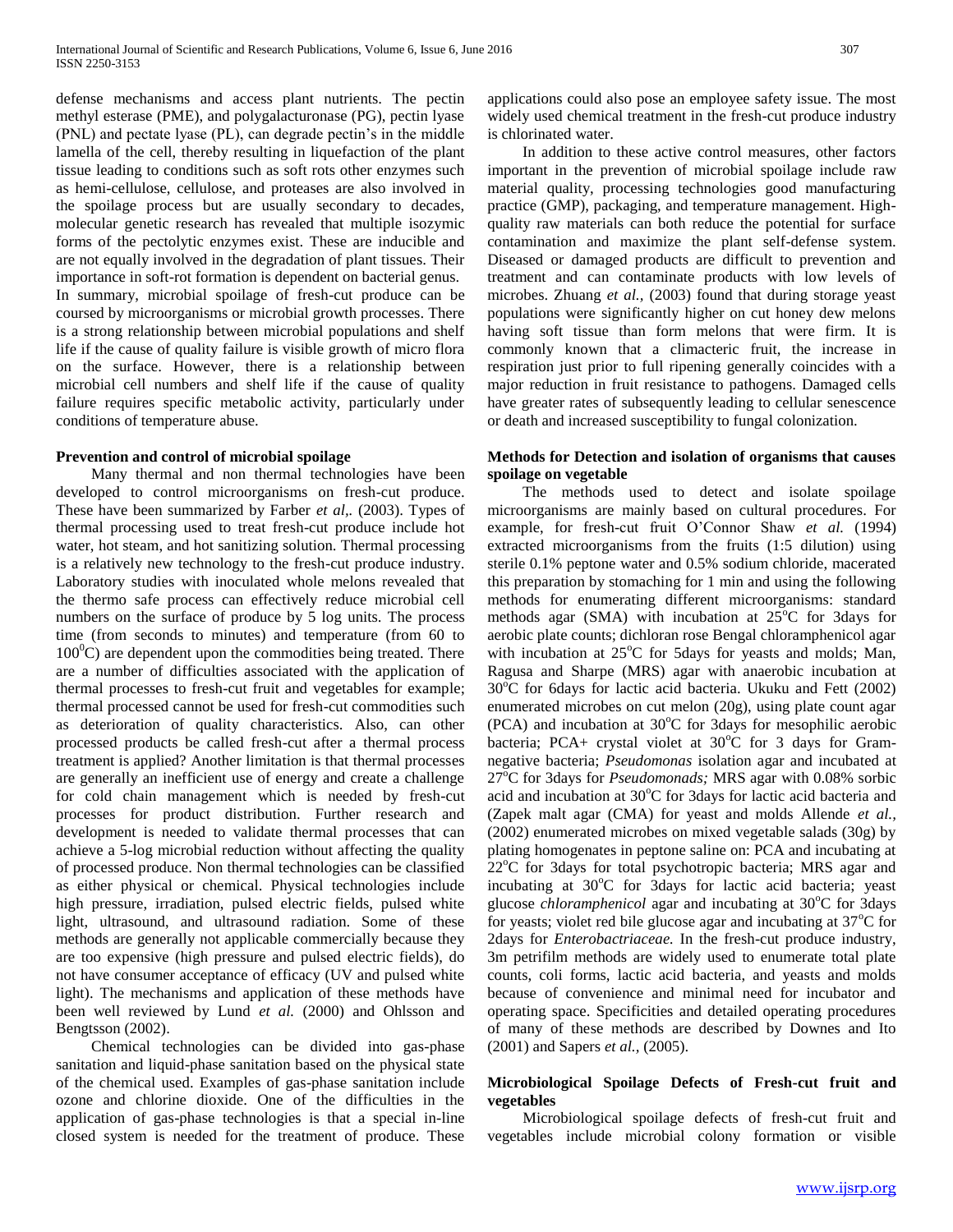microbial growth mainly due to microorganism proliferation, offaroma and off-flavor formation mainly due to fermentation of sugar, soft-rot/water soak and sliminess due to enzymatic pectolyzation, and discoloration. For example, 0'connor-shaw *et al.,* (1994) observed mold growth at 14days on cut pineapples held at  $4^{\circ}$ C and at 4 days when held at  $20^{\circ}$ C. White mold colony formation was observed at 11days on cut cantaloupe held at  $4^{\circ}C$ and at 7 days on cut honeydew heed at  $8.5^{\circ}$ C. Visual evidence of bacterial spoilage of cut cantaloupes result from the presence of bacteria colonies, slime, and Juice turbidity and off odors (Sapers *et al.,* 2001). Mixed lettuce stored in bags with on oxygen transmission rate (OTR) of 15ml became in edible with 4days at 7<sup>o</sup>C due to the off-odor an unacceptable taste that were described as alcoholic and fermented (Jacxsens *et al.,* 2003). Mixed bell peppers held at  $7^{\circ}$ C were rejected by a trained sensory panel within 6days due to an acid odor and taste. Fresh-cut cantaloupe held at 4°C developed on off-odor within 11days, and mixed vegetables salad held at  $4^{\circ}$ C were spoiled by off-odors within 7days (Allende *et al.,* 2002). Shredded carrots packaged in a modified atmosphere and held at  $10^{\circ}$ C developed off-flavors and became slimy.

 Another very common defect of fresh-cut vegetable attributed to microbiological spoilage is water soak/soft rot. The decay of fresh-cut celery segments strode at  $< 5^{\circ}$ C in sealed film bays begins with water soaking at the cut surface and slimy moisture accumulation inside the bags. In a salads mix, endive and loleo blonde developed soft rotting more rapidly than the other components. Water soaking has been most commonly associated with spoilage of cut cantaloupe, honeydew, and watermelon (Ukuk and Fett, 2002). Especially under abusive storage temperature  $(>4^{\circ}C)$ , although there is no direct evidence that this results from the activity of pectolytic bacteria .studies have revealed that spoilage microbes such as *Gluconobacter* can cause discoloration of whole produce, and fungal spoilage has discolored cut apples treated with antioxidants.

# **MATERIALS AND METHODS**

# **Materials**

 All materials used in this work are of analytical grade. See attached on Appendix 1

#### **Collection of Samples**

 A total of 6 samples of carrot, Tomatoes, green beans, cabbages, cucumber and Onions were collected in a polythene bag from Eke Awka market in Awka South Local Government Area of Anambra state, Nigeria. The samples was taken to the laboratory for analysis.

# **Isolation of Bacteria by Spread Plate method**

 Bacteria counts were determined after imposing main and sub treatments. Main treatments were washed with ordinary tap water and washing with sterile distilled water. The sub treatment were peeling of the outer covering. The salad samples were put in a different conical flask containing sterile distilled water and placed on shaker for 10 minutes to maintain a uniform mixture. Now, the isolation was carried out using ten fold serial dilution and spread on nutrient agar, Macconkey agar plate.

# **Purification of isolates**

 Isolates obtained were purified by sub culturing onto sterile nutrient agar plates.

# **Identification of isolates**

 Isolates were characterized on the basis of morphological analysis, biochemical test and Gram's reaction. Catalase test, motility test, coagulase test, Indole test, spore test, methylred test, Indole test, spore test, citrate test, voges proskauer test, citrate test, glucose test, lactose test, maltose test and mannitol test as was done by Cruckshank *et al.,* (1986). The isolates were identified according to the scheme of Holt *et al.,* (1984).

# GRAM STAINING

 This is the most important widely used procedure for characterizing bacteria. It was first described by Christian Gram. This method divides the bacteria into two groups, Gram positive which is purple in colour and Gram negative which is pink in colour. This technique is based on the ability of bacteria to retain primary stain (crystal violet dye) during decolourisation with alcohol or acetone . Gram positive bacteria retain primary stain while Gram negative bacteria are decolourised by alcohol and takes up the red colour counter stain. A smear of an isolate was made on a clean slide and allowed to dry. It was then heat fixed by passing the smear through the bursen burner, this is done to enhance the sticking of the organism on the microscope slide. The smear was flooded with crystal violet and left for 60sec before washing off with water . Lugols iodine was added and allowed to stand for 60 sec before being washed off and decolourised with alcohol for 10 secs. The slide was then washed off, stained with safranin for 30 sec washed off and allowed to air dry . A drop of immersion oil was added to the slide which was then viewed under the microscope using the x 100 objective lens.

# **MOTILITY TEST**

 Each bacteria isolated was separately inoculated into a semi-solid medium using sterile straight wire and incubated at  $37^{\circ}$ C for 24h. Migration of the isolates away from the line of inoculation was a positive result while lack of migration away from the line of inoculation indicated a negative result.

#### **CATALASE TEST**

 This test is used to detect the enzyme catalase which protects the bacteria from hydrogen peroxide accumulated which can occur during aerobic metabolism. Catalase breaks the hydrogen peroxide into oxygen and water. The organism was picked and emulsified on a clean slide. A drop of 3% hydrogen peroxide was added to the slide. The presence of sustained bubbles indicated a positive result while their absence indicated a negative result.

#### **COAGULASE TEST**

 This is used to distinguish pathogenic Staphylococus aureus which produces the enzymes coagulase from Streptococcus which do not produce coagulase. Coagulase causes serum to clot by converting fibrinogen to fibrin. One milliliter plasma was dropped on a clean slide and the organism emulsified in it. The dumping of the organism within 0 seconds indicates a positive result.

#### **CABOHYDRATE FERMENTATION TEST**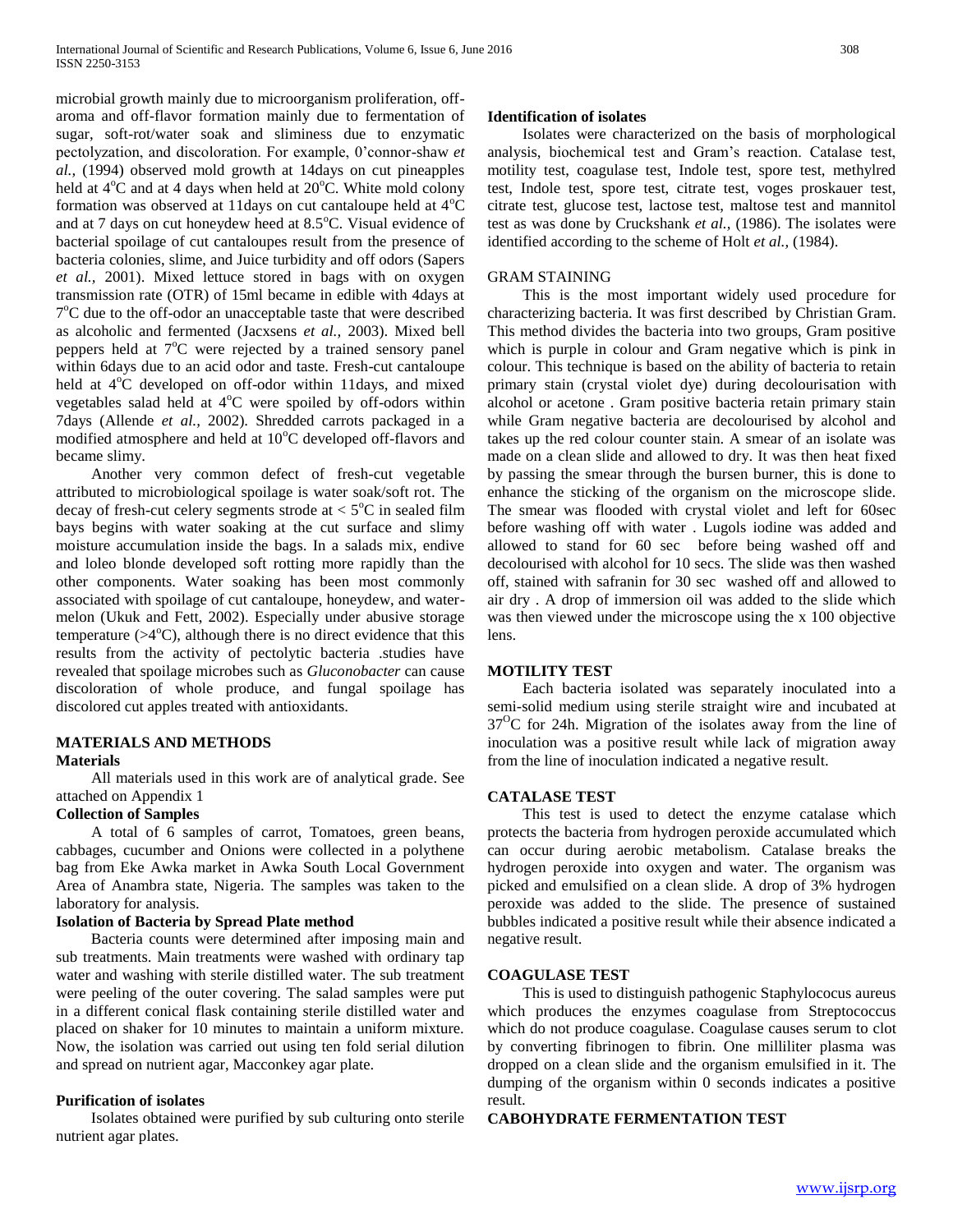This test is used to detect organism which utilize different sugar as sources of energy with the production of acid and or gas. The sugars used were glucose,maltose and lactose. Peptone water broth was prepared. Bromothymol blue indicator was added to the broth in three separate conical flasks containing glucose, maltose and lactose. The above solution (peptone water broth  $+$ indicator) was added at equal proportions. Five milliliters of the mixture was then dispensed into Bijou bottles. Durham tubes were added and the bottles were sterilized in the autoclave at  $121^{\circ}$ C for 15 min. After cooling, the test organism was inoculated into each of the Bijou bottle and inoculated for 24h. Acid production was indicated by a change in colour of the mixture while gas production was indicated by bubbles in the Durham tubes.

# **INDOLE TEST**

 This test was carried out to determine the organism that break down the amino acid tryptophan into indole. The test organism was incubated in sterile test tubes containing peptone water and incubated at  $37^{\circ}$ C for 48h. 0.5ml of kovac reagent was added and mixed to stand for 10 min. The development of a pink color indicated a positive result.

# **SPORE TEST**

 Bacteria film was made on a slide and heat fixed with minimal flaming. The slide was placed in the rim of a beaker of boiling water, with the bacteria film upper most. The film was flooded with a 0.05% aqueous solution of malachite green when large droplet have been condensed on the underside of the slide and left to act for 60 sec while the water continue to boil. The slide was washed in cold water and treated with 0.5% safranin solution and left for 30 sec. The slide was washed with clean water, dried and viewed under the microscope. This method colored the spore green and the negative bacillia red

#### **METHYL RED TEST**

 The test organism was introduced into glucose phosphate peptone water and incubated at  $37^{\circ}$ C for 48h. 5drops of methyl red reagents were added, mixed and the result read. A red coloration indicated a positive result while a yellow coloration indicated a negative result.

# **CITRATE UTILIZATION TEST**

 The medium used was simmone citrate agar. The test is used to identify each organism which of the organism can utilize citrate as the sole source of carbon for metabolism. It is used in the differentiation of the organism in the enterobacteriaceae and other genera. Bijou bottles were used for the test in saline

preparation of the organism was inoculated inside the citrate medium and incubated at  $37^{\circ}$ C for 24h. A change in color from green to blue indicates a positive result

# **VOGES PROSKAEUR TEST**

 The test organism was introduced into glucose phosphate. Peptone water was incubated at  $37^{\circ}$ C at 48h. 5 drops of Barrites A (alpha napthol) and Barrite B (potassium hydroxide) reagent were added, mixed and the result read. A pink burgundy coloration indicated a positive result

# **Total viable count**

 One millimeter each of the enriched samples was serially diluted and 0.1ml aliquot of the serially diluted sample  $(10^7)$  was introduced into sterile plates and sterile nutrient agar added. Duplicates plates were prepared. Ketoconazole was introduced at a concentration of 0.05mg/ml to inhibit fungal growth. Incubation was carried out in an inverted position at  $30^{\circ}$ C for 24h after which the bacteria colonies that developed were counted and result recorded. Each colony was sub cultured and stored in sterile nutrient agar for characterization and identification.

# **RESULTS**

 In general, the bacteria lead on the salad vegetable varied. The total viable count ranges from 1.83 x  $10^7$ cfu/g to 3.26 x  $10^7$ . Carrot had a total viable count of 3.26 x  $10^7$  and it is the vegetable with the highest bacteria load.

 Tomatoes had 2.43cfu/g, green beans had 1.83cgu/g, cabbage had 2.93cfu/g, cucumber had 2.83cfu/g and onions had 2.43cfucfu/g. all the salad sample had microorganism in them. Some had gram positive while some had gram negative bacterial organisms. The morphology and biochemical characteristics of the bacteria isolates from the salad samples were shown in Table 2. The organisms were characterized and identified as the species of *Staphylococcus, Bacillus, Salmonella, Esherichia coli, Pseudomonas* and *Staphylococcus aureus.*

# **Table 1: Total viable count of the salad vegetable sample Sample**

| <b>Type of sample</b> | Total viable count (cfu/g) |  |  |  |  |  |  |  |
|-----------------------|----------------------------|--|--|--|--|--|--|--|
| Carrot                | $3.26 \times 10^{7}$       |  |  |  |  |  |  |  |
| Tomatoes              | 2.43 x $10^7$              |  |  |  |  |  |  |  |
| Green beans           | $1.83 \times 10^{7}$       |  |  |  |  |  |  |  |
| Cabbage               | $2.93 \times 10^{7}$       |  |  |  |  |  |  |  |
| Cucumber              | $2.83 \times 10^7$         |  |  |  |  |  |  |  |
| Onions                | 2.43 x $10^7$              |  |  |  |  |  |  |  |
|                       |                            |  |  |  |  |  |  |  |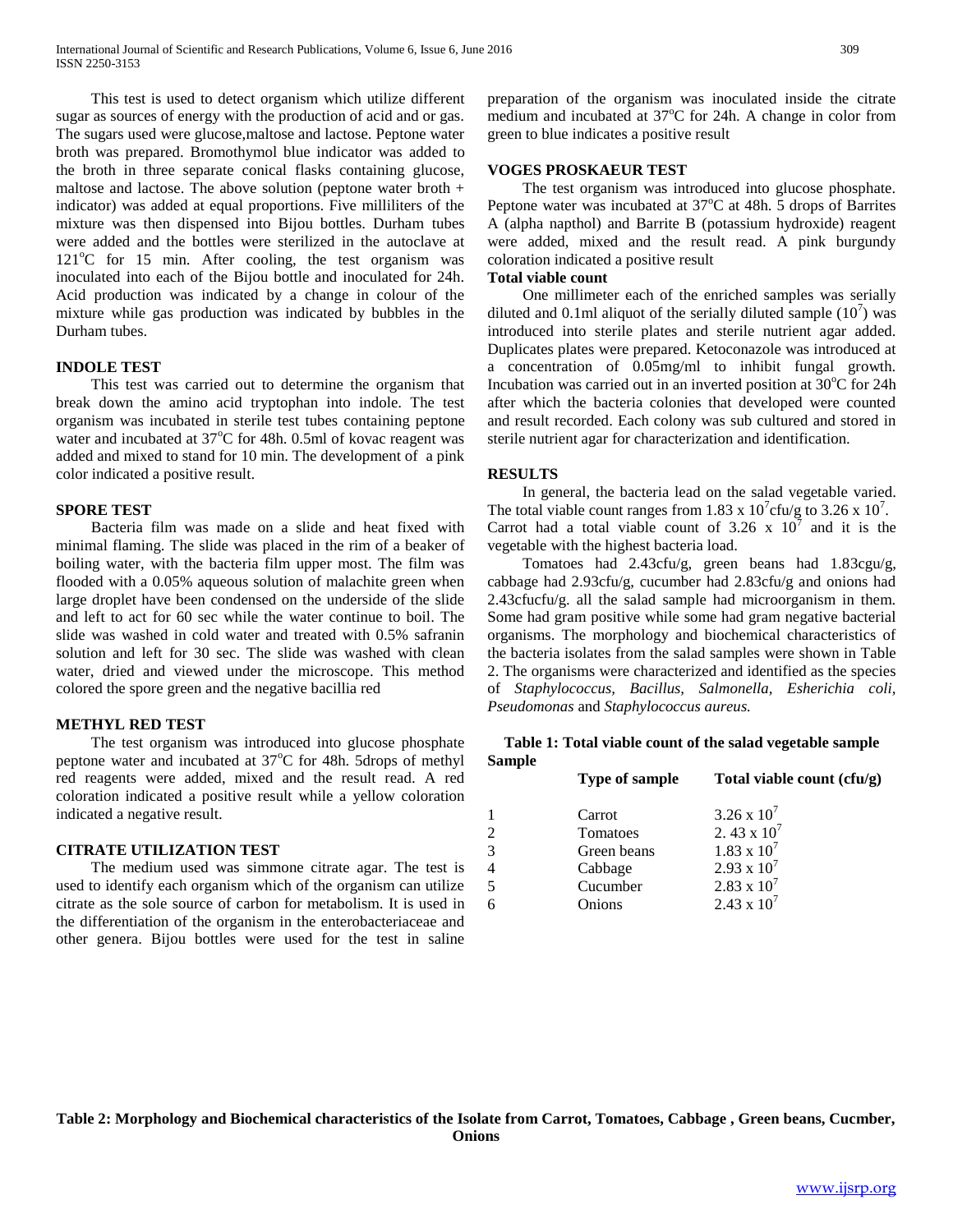Sample

+ = Positive result

- = Negative result

#### III. DISCUSSION

 Vegetables that are used as salad have been implicated as a cause of food poisoning and thus, they are hazardous to the health of the consumers who are infected with many types of disease. This could be linked to the fact that most of these vegetables are consumed without being subjected to thorough washing (Lund, 1992). The result obtained from this research work showed that there is a lot of bacteria count on these salad vegetables. From the result that was got on total viable count of 3.26 x 10<sup>7</sup>, Tomatoes has 2.43 x  $10^7$ , green beans has a viable count of 1.83 x  $10^7$ , cabbage has 2.93 x  $10^7$ , cucumber has 2.83 x  $10^7$  and onions has 2.43 x  $10^7$ . Carrot had the highest bacteria count and has higher than the total viable count of samples that was analyzed and reported by Uzeh *et al.,* ((2009). Carrots are usually harvested from the soil and these will result to it been contaminated with soil pathogens. Tomatoes has bacteria pathogens in it and the organism that was isolated was *Bacillus,* a gram positive organism. Cabbage has *E. coli* in it and the bacteria load is high. Green beans has a low bacteria lead and the organism isolated from it was *Salmonella* while cucumber and onions was analyzed and *Pseudomonas* and *Staphylococcus* was found in the salad vegetables. The result got in this research work agreed with the analysis done by Abdullahi and Abdulkareem*,*  (2010).

 Contamination of these organism might arise from washing the vegetables with contaminated water or handling by infected marketer. The presence of these organisms can cause food borne diseases in consumers of these product.

#### IV. CONCLUSION

 Carrot has the highest bacteria count while green beans has the lowest bacteria count. These bacteria organisms can serve as an indicator for the need to promote awareness about the possible health hazard that could be due to poor handling of these vegetables. Therefore, there is the need for regulation bodies to ensure that microbiological standards are established and

| Sample<br>Carrot | Isolate<br>Staphylococcus sp | Form<br>Coccus in cluster | reaction<br>Gram<br>$^{+}$ | test<br>Motility<br>- | test<br>Catalase<br>$^{+}$ | test<br>Coagulase | test<br>Indole | test<br>Spore | test<br>red<br>Methyl | test<br>praskae<br>oges | est<br>utiliz<br>Citrate | Glucose<br>$^+$ | actose |  |
|------------------|------------------------------|---------------------------|----------------------------|-----------------------|----------------------------|-------------------|----------------|---------------|-----------------------|-------------------------|--------------------------|-----------------|--------|--|
|                  |                              |                           |                            |                       |                            |                   |                |               |                       |                         |                          |                 |        |  |
| Tomatoes         | Bacillus sp                  | Single rod                | $^{+}$                     | $^{+}$                | $^{+}$                     |                   |                |               |                       |                         |                          |                 |        |  |
| Cabbage          | E. coli                      | Blue cluster rod          |                            | $^{+}$                | $^{+}$                     |                   |                |               |                       |                         |                          |                 |        |  |
| Green beans      | Salmonella sp                | Short rod                 |                            | $^{+}$                | $^{+}$                     |                   |                |               |                       |                         |                          |                 |        |  |
| Cucumber         | Pseudomonas sp               | Single cocci              |                            | $^{+}$                | $+$                        |                   |                |               |                       |                         |                          |                 |        |  |
| Onions           | Staphylococcus sp            | Cocci in cluster          | $^{+}$                     |                       |                            |                   |                |               |                       |                         |                          |                 |        |  |
|                  |                              |                           |                            |                       |                            |                   |                |               |                       |                         |                          |                 |        |  |

practiced by farmers and marketers for the handling and distribution of salad vegetables.

#### ACKNOWLEDGMENT

 I acknowledge Almighty God, the Creator of the universe for His words that have been my strength and inspiration.

 My profound gratitude goes to my supervisor Dr. C. C Ekwealor for taking time to go through this work and making useful corrections to ensure that this work is successfully completed.

 To the Head of Department, Dr. M.U Orji and other staff of Applied Microbiology: Dr, E.J. Archibong, Dr. S. Onuorah, Prof. F.J.C. Odibo, Prof. E.I. Chukwurah, Prof. C.N. Umeh.

 To my mum for her prayers and financial supports, also to my Boss, Prof, E.O Oji for his unending advice. To you all, I say thank you.

#### **REFERENCES**

- [1] Abdullahi, L.O and Abdulkareem, S. (2010). Bacteriological quality of some ready to eat vegetables as retailed and consumed in Sabon Gari, Zaria, Nigeria. Journal of pure and Applied Science, 3: 173-175.
- [2] Allende, A., Jacxsens, L., Devlieghere, F., Debevere, J. and Artes, F. (2002). Effect of superat-mospheric oxygen packaging on sensorial quality, spoilage and Listeris Monocytogenes and Aeromonas Caviae growth in fresh processed mixed salads. Journal of Food protection, 65:1565-1573.
- [3] Bracket, R.E. (1994). Microbiological spoilage and pathogens in minimally processed Refrigerated fruits and vegetables. In R.C. Wiley (ed), minimally processed Refrigerated fruit and vegetables. New York: Chapman and Hall-P. 269-312.
- [4] Bulgarelli, M.A. and Brackett, R.E. (1991). The importance of fungi in vegetables. in D.K. Arora, K.G. Mukerji and E.H., Marth (EDS.), Handbook of Applied Mycology, Vol.3: Foods and feeds. New York: Marcel Dkker. P.179-199.
- [5] Cantwell, M.I. and Suslow, T.V. (2002). Postharvest handling systems:fresh-cut fruit and vegetables. In A.A. Kader (Ed). Post harvest technology of horticultural crops. Davis C.A: university California.P.445-463.
- [6] Downes, F.P. and It0, k. (2001). Compendium for the microbiological examination of foods (4th ed.). Washington, DC: American public Health Association. P. 56.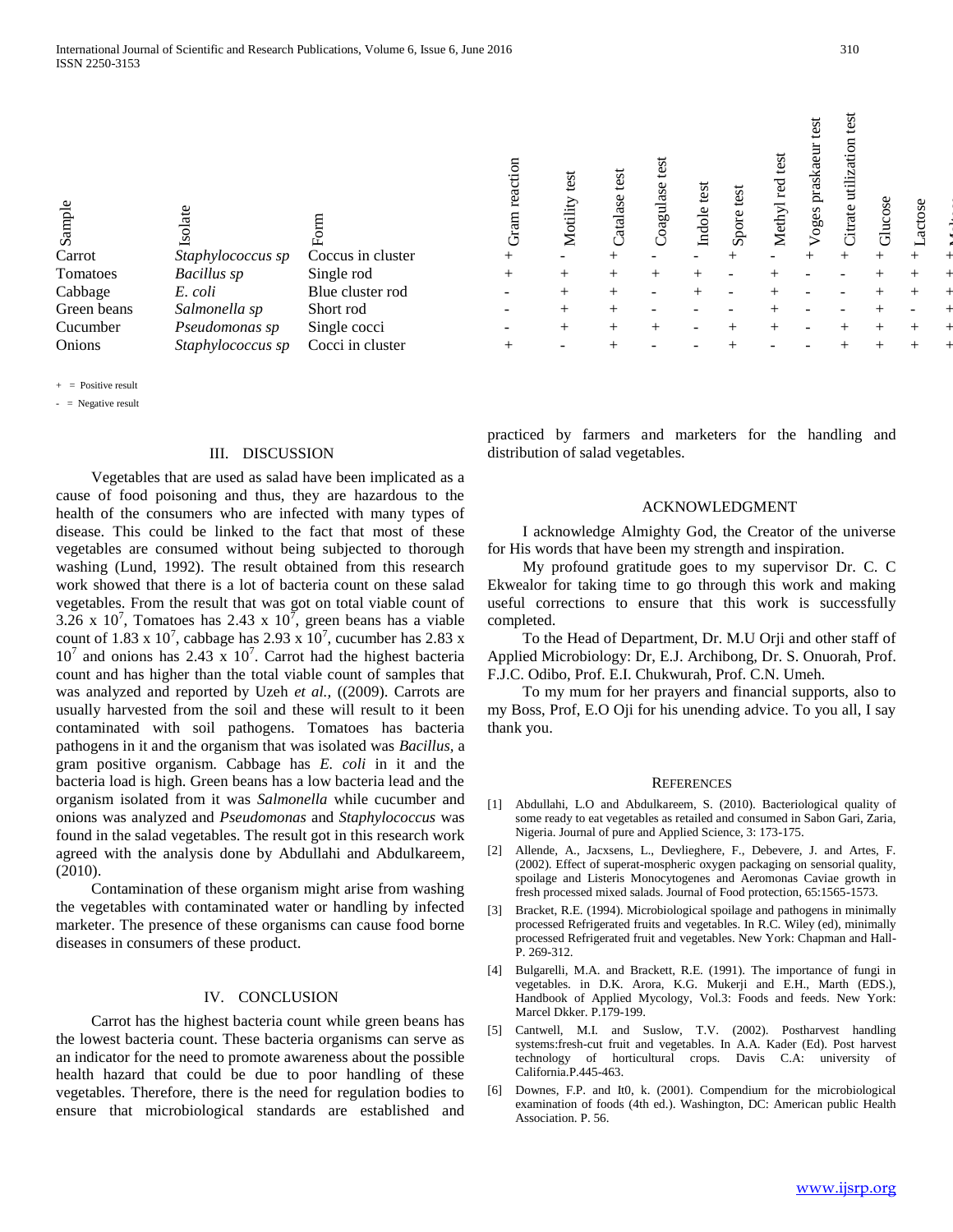- [7] Farber, J.N., Harris, L.J., Parish, M.E., Beuchat, L.R., suslow, T.V. and Gorney, J. R. (2003). Microbial safety of controlled and Modified Atmosphere packaging of fresh and fresh-cut produce. In comprehensive Reviews in Food Science and Food Safety, 2: 142-160.
- [8] Garg, N., Churey, J.J. and Splittstoesser, D.F. (1990). Effect of processing conditions on the micro flora of fresh-cut vegetables. Journal of Food Protection, 53: 701-703
- [9] International fresh-cut product Association (IFPA). (2001). Fresh-cut produce: Get the facts! http://www.fres-cut.org viewed December 20, 2007.
- [10] Hasan, A., litku, O. and Koray, K. (2006). Determination of total aerobic and indicator bacteria on some raw eaten vegetables from wholesalers in Ankara, Turkey. International Journal of Hygiene and Environmental Health, 209:197-201.
- [11] Jacxsens, L., Devlieghere, F., Ragaert, P. Vanneste, E. and Debevere, J. (2003). Relation production and Sensory quality of Equilibrium modified atmosphere packaged fresh-cut produce. International Journal of food science and technology, 31:359-366.
- [12] John, R.W. (2007). The Enterobacteriacaea basic properties. Department of pathology north western University, Feinberg school of Medicine.P.40
- [13] Jongen, W. (2005). Improving the safety of fresh fruit and vegetables. Wageningen university, the nether lands.P.28
- [14] Khan, M.R., Saha, M.L. and Kibria, A.M. (1992). A Bacteriological profile of salad vegetables in Bangladesh with special reference to Coli forms. Applied Microbiology, 14:88-90.
- [15] Liao, C.H. (2005). Bacterial soft rot. In G.M. Sapers, J.R. Goriney, and A.E. xusuf (Eds), microbiology of fruits and vegetables. Boca Raton, FL: CRC press. P. 117-134.
- [16] Lund, B.M (1992). Ecosystems in vegetables foods. Journal of Applied Bacteriology, 73:115-135
- [17] Lund, B.M. (1993). The microbiological safety of prepared salad vegetables. Food Technology International Europe, vol 3: 196-200.
- [18] Lund, B.M. Baird-parker, T.C and Gould, G.W. (2000). The microbiological safety and quality of food. Gaith ersburg, Maryland: Aspen publishers, inc.
- [19] Meehmet, E.E and Ayidin, V. (2008). Investigation of the microbial quality of some leafy green vegetables. Journal of food Technology, 6:285-288.
- [20] 0'connor-shaw, R.E., Roberts, R., ford, A.L. and Nottingham, S.M. (1994). Shelf life of minimally processed Honeydew melon, Kiwifruit, Papaya, pineapple and cantaloupe. Journal of food science, 59: 1202-1206.
- [21] 0'connor-shaw, R.E. Roberts, R., ford, A.L. and Nottingham, S.M. (1996). Changes in sensory quality of sterile cantaloupe dices stored in controlled atmospheres. Journal of food science, 61:847-851.
- [22] Ohlsson, T. and Bengtsson, N. (2002). Minimally processing Technology in the food industry. New York Washington, DC: CRC press, Boca Raton Bostos.

#### **APPENDIX**

#### **Materials needed**

Nutrient agar MacConkey agar MRS agar Petri dish Distilled water Conical flask Syringes Masking tape Test tubes Wire loop Glass slides Weighing balance Autoclave Bunsen burner Hydrogen peroxide

- [23] Sapers, G.M., Gorney, J.R., and yousef, A.E (2005). Microbiological of fruits and vegetables. Boca Raton, FL: CRC press.
- [24] Sapers, G.M., Miller, R.L., Pilizota, V. and Mattrazzo, A.M. (2001). Antimicrobial treatments for minimally processed cantabupe melon. Joural of food science, 66:345-349.
- [25] Tambekar, D.H. and Mundhada, R.H. (2006). Bacteriological quality of salad vegetables sold in Amravati City, India. Journal of Biological Sciences, 6:28-30.
- [26] Ukuk, D.O. and Fett, W. (2002). Effects or Behavior of listeria monocytogenes inoculated on cantaloupe surfaces and efficacy of washing treatment to reduce transfer from rind to fresh-cut pieces. Journal of food protection, 65; 924-930.
- [27] Uzeh, R.E., Alade, F.A and Bankole, M. (2009). The Bacterial quality of pre-packed mixed vegetable in some retail out lets in Lagos, Nigeria. African Journal of food science 3,270-272.
- [28] Warren, K. (2005). Category offers promise for processors, retails. Freshcut magazine, June, http://www.fresh-cut.com/pages/arts.
- [29] Zhuang, H., Barth, M.M. and Hankinson, T.R. (2003) microbial safety, quality, and sensory aspects of fresh-cut fruits and vegetables in J.S. Novak, G.M sapers and V.K. JuneJa (Eds), microbial safety, of minimally processed food. Boca Raton, FL: CRC press P-255-278.
- [30] Harris, L.J., Faber, J.N. and Parish, M.E. (2003). Outbreaks associated with fresh produce: Incidence growth and survival pathogens. Comprehensive review in food science and safety, 2: 78-141
- [31] Jockel, V.J. and Otto, W. (1990). Technological and hygienically aspect of harvesting and distribution of salad vegetable. Archive for personal hygiene, 41: 129-152
- [32] Cruckshank, C.J. , Holt , I.F. and Saper, E.F. (1986). Biochemical identification of bacteria isolates. Biochemical characterization of isolates, 8:27-30.
- [33] Holt, J.G., Kriege, N.R. and Sneath, P.H.A. (1984). Bergey's manual of systematic bacteriology, 9th edition. Williams and Wilkins Co. Baltimore, Mary land, P. 786.

#### AUTHORS

**First Author** – Oji, Promise Chukwuma; BSC Applied Microbiology and Brewing, Dazzle Furniture Limited,ojipromise@gmail.com

**Correspondence Author** – Oji, Promise Chukwuma, ojipromise@gmail.com, N/A, +234 8068356706.